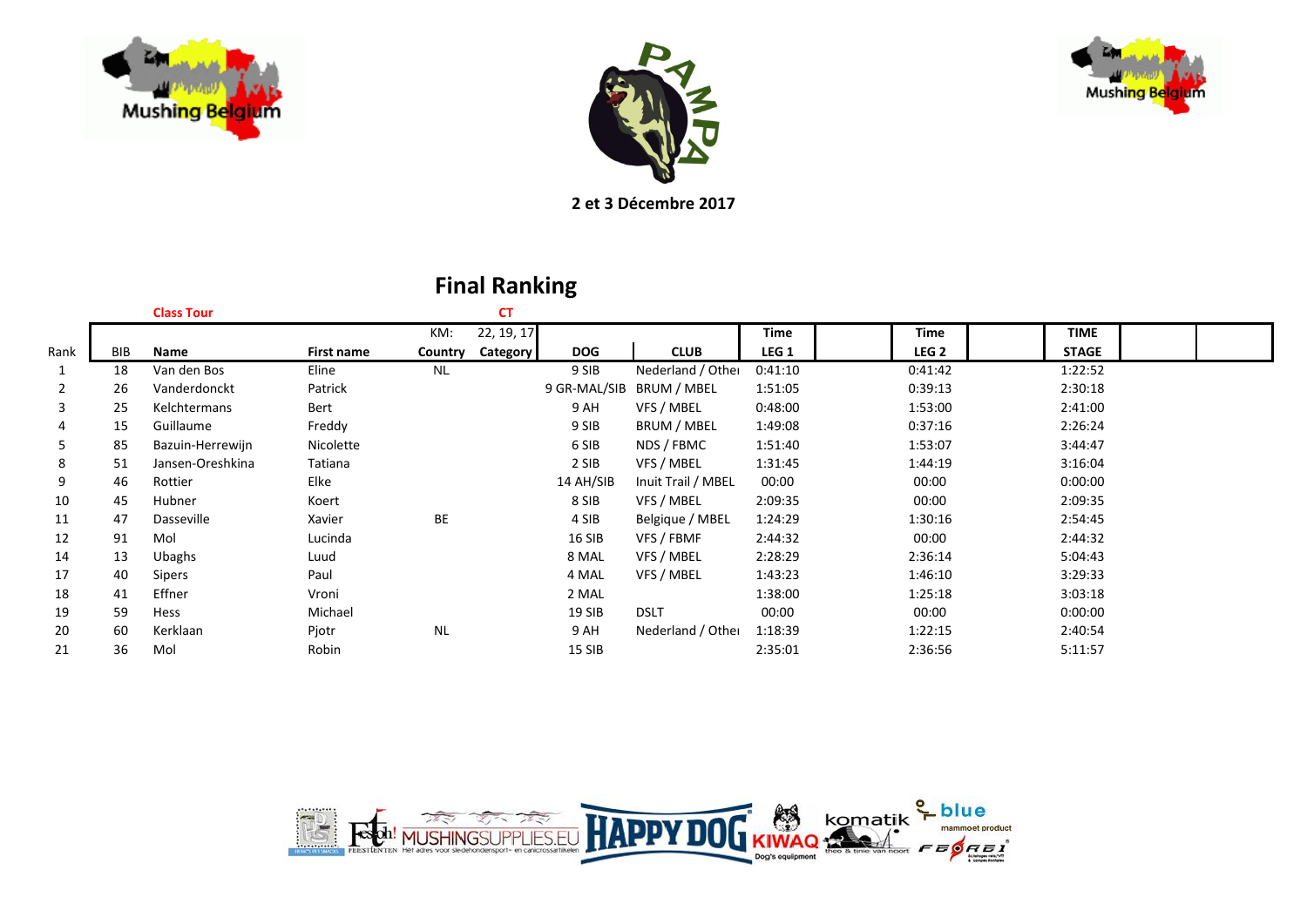



Mushing Belg m

**2 et 3 Décembre 2017**

|      |     | Skijöring & Pulka |             |         |             |                   |              |         |              |         |                  |              |            |              |
|------|-----|-------------------|-------------|---------|-------------|-------------------|--------------|---------|--------------|---------|------------------|--------------|------------|--------------|
|      |     |                   |             | KM:     | $\mathbf b$ |                   |              | Time    | <b>SPEED</b> | Time    | <b>SPEED</b>     | <b>TIME</b>  | <b>GAP</b> | <b>SPEED</b> |
| Rank | BIB | Name              | First name  | Country | Category    | <b>DOG</b>        | <b>CLUB</b>  | LEG 1   | LEG 1        | LEG 2   | LEG <sub>2</sub> | <b>STAGE</b> |            | <b>STAGE</b> |
|      | ᆠᆂ  | Magua             | Roderick    |         |             | <b>SIB</b>        | SRT / MBEL   | 0:19:21 | 18,60        | 0:20:23 | 17,66            | 0:39:44      |            | 18,13        |
|      | 81  | Lemmens           | Danny       |         |             | AH                | FBMC / Other | 0:20:50 | 17,28        | 0:23:13 | 15,51            | 0:44:03      | 0:44:03    | 16,39        |
|      | 28  | Leroux            | Dorinne     |         |             |                   |              | 0:24:31 | 14,68        | 0:24:19 | 14,80            | 0:48:50      | 0:04:47    | 14,74        |
|      | 87  | Esmeral Rojas     | Maria Paula |         |             | 1 GR-MAL/SIB MBEL |              | 0:28:28 | 12,65        | 0:28:24 | 12,68            | 0:56:52      | 0:08:02    | 12,66        |
|      | 4   | Smets             | Bart        |         |             | SAM               | SHT / FBMF   | 0:29:13 | 12,32        | 0:27:44 | 12,98            | 0:56:57      | 0:00:05    | 12,65        |
|      | 86  | Glanzer           | Yvonne      |         |             | GRL               | RSC / Other  | 0:36:53 | 9,76         | 0:40:29 | 8,89             | 1:17:22      | 0:20:25    | 9,33         |

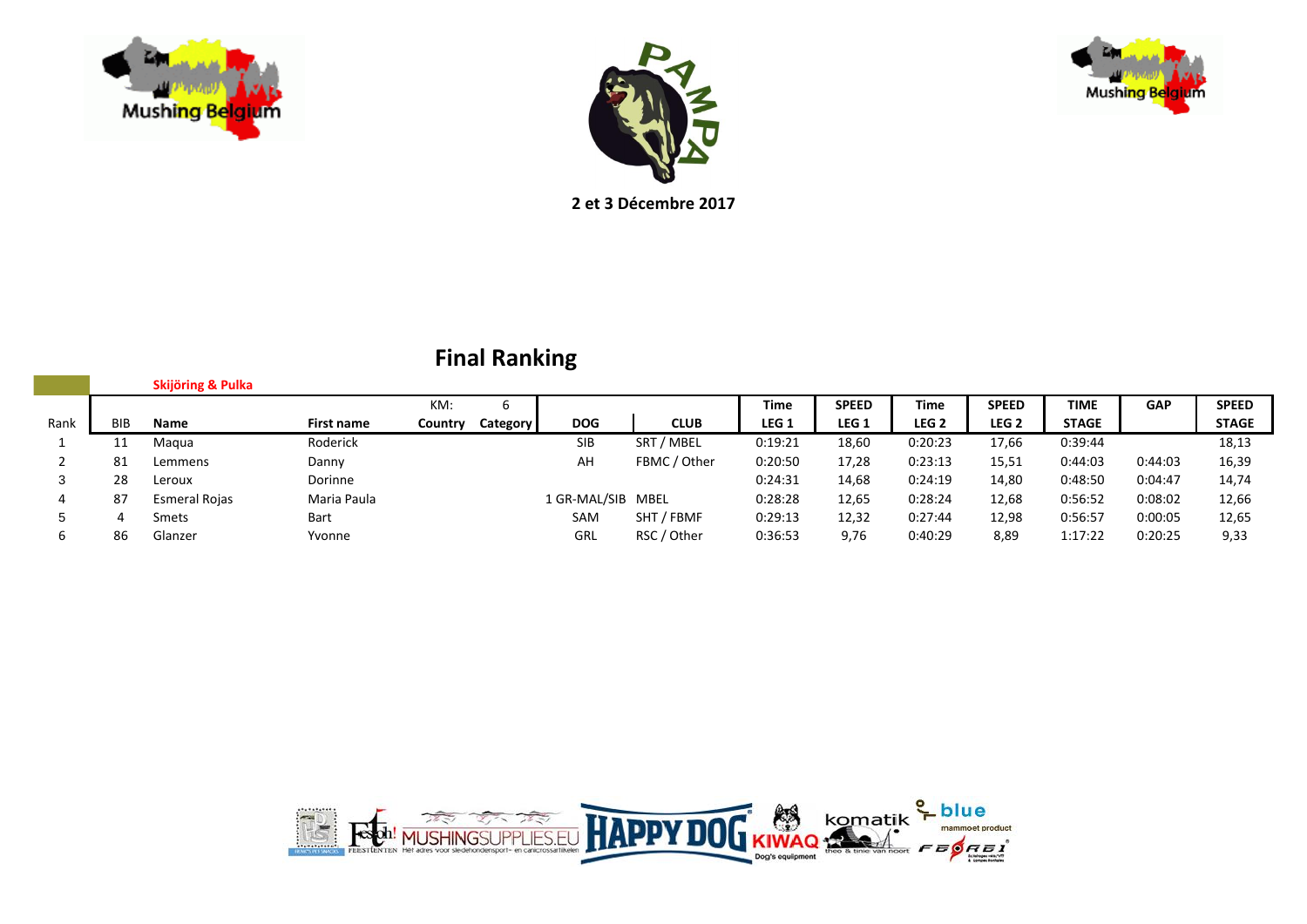





**2 et 3 Décembre 2017**

|            | Scooter - 1 Dog       |            |         | DS1 |            |                   |                  |                  |                  |                  |              |            |              |
|------------|-----------------------|------------|---------|-----|------------|-------------------|------------------|------------------|------------------|------------------|--------------|------------|--------------|
|            |                       |            | KM:     | 6   |            |                   | Time             | <b>SPEED</b>     | Time             | <b>SPEED</b>     | TIME         | <b>GAP</b> | <b>SPEED</b> |
| <b>BIB</b> | Name                  | First name | Country |     | <b>DOG</b> | <b>CLUB</b>       | LEG <sub>1</sub> | LEG <sub>1</sub> | LEG <sub>2</sub> | LEG <sub>2</sub> | <b>STAGE</b> |            | <b>STAGE</b> |
| 75         | <b>DINGEMANS</b>      | Peter      |         |     | 1 AH       | FBMC / FBMC       | 0:14:54          | 24,16            | 0:15:14          | 23,63            | 0:30:08      |            | 23,90        |
| 68         | <b>DAEMS</b>          | Ludo       |         |     | 1 AH       | FBMC / FBMC       | 0:17:11          | 20,95            | 0:17:24          | 20,69            | 0:34:35      | 0:04:27    | 20,82        |
| 94         | <b>DIDIER</b>         | Magda      |         |     | 1 AH       | FBMC / Other      | 0:19:54          | 18,09            | 0:17:41          | 20,36            | 0:37:35      | 0:03:00    | 19,22        |
| 53         | <b>VAN CRAEYEVELT</b> | Philip     |         |     | 1 MAL      | BRUM / MBEL       | 0:20:50          | 17,28            | 0:24:27          | 14,72            | 0:45:17      | 0:07:42    | 16,00        |
| 74         | <b>HAYOT</b>          | Jérémy     |         |     | 1 MAL      | MBEL / SRT        | 0:23:23          | 15,40            | 0:25:21          | 14,20            | 0:48:44      | 0:03:27    | 14,80        |
| 58         | LEMAN                 | Gilles     |         |     | 1 AH       | Snow Racing Tean  | 0:25:02          | 14,38            | 0:24:05          | 14,95            | 0:49:07      | 0:00:23    | 14,66        |
| 48         | <b>HURIAUX</b>        | Loic       |         |     | 1 MAL      | Brussel Mushing / | 0:24:49          | 14,51            | 0:24:18          | 14,81            | 0:49:07      | 0:00:00    | 14,66        |
| 32         | <b>WOUTERS</b>        | Peter      |         |     | 1 MAL      | VFS / MBEL        | 0:26:20          | 13,67            | 0:23:58          | 15,02            | 0:50:18      | 0:01:11    | 14,35        |
| 89         | <b>GERBOLLET</b>      | Nicolas    |         |     | 1 SIB      | <b>MBEL</b>       | 0:26:02          | 13,83            | 0:24:57          | 14,43            | 0:50:59      | 0:00:41    | 14,13        |
| 35         | <b>BOSSUYT</b>        | stéphane   |         |     | 1 MAL      | BRUM / MBEL       | 0:27:06          | 13,28            | 0:31:15          | 11,52            | 0:58:21      | 0:31:26    | 12,40        |
| 71         | <b>VAN BUGGENHOUT</b> | Angelique  |         |     | 1 MAL      | Brussel Mushing / | 0:26:55          | 13,37            | 00:00            | 0,00             | 0:26:55      |            | 13,37        |
|            |                       |            |         |     |            | <b>Category</b>   |                  |                  |                  |                  |              |            |              |

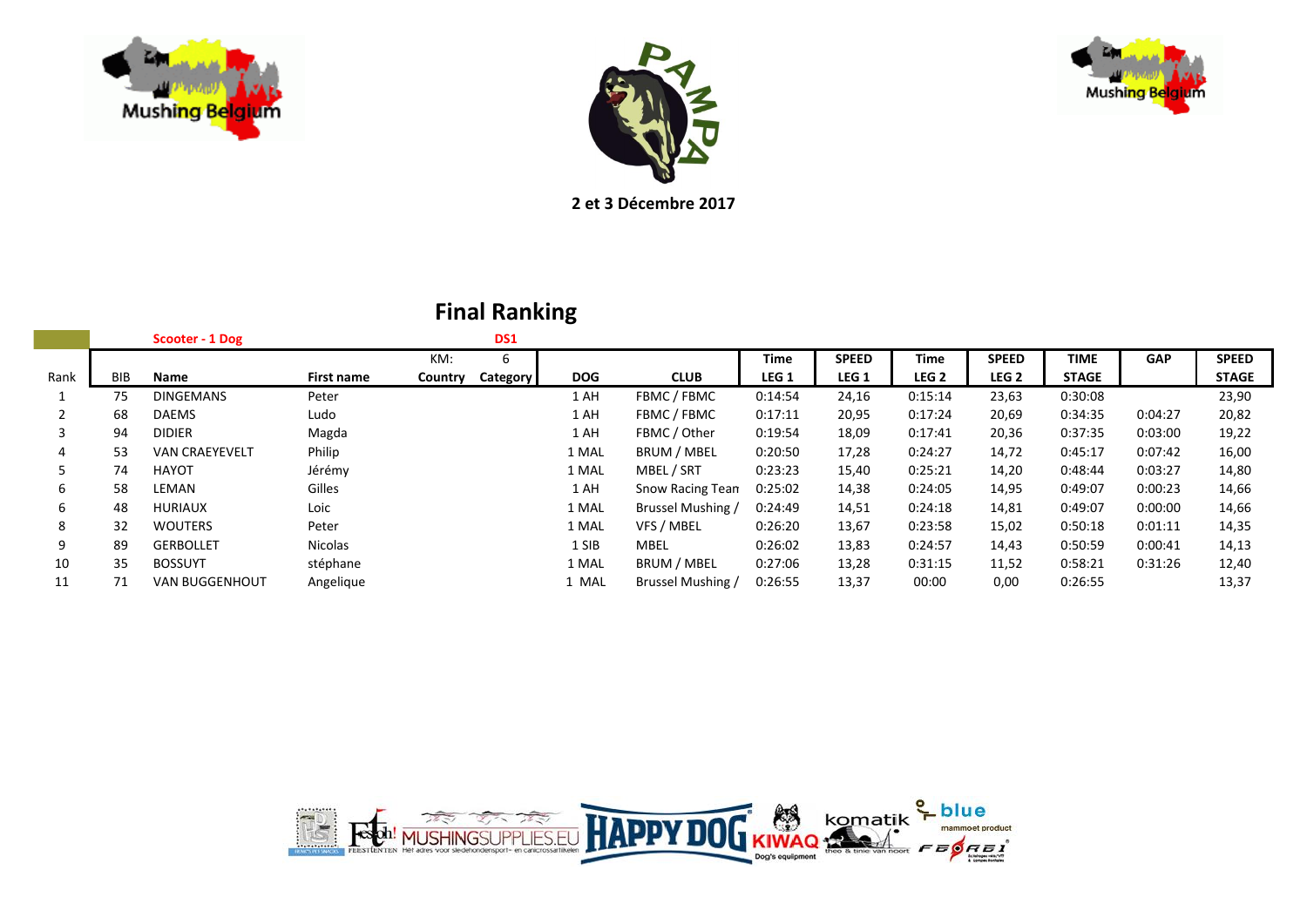

I



**2 et 3 Décembre 2017**

|      |            | Bikejöring - 1 & 2 Dog(s) |             |         | BJ1/BJ2  |            |              |                  |              |                  |                  |              |            |              |
|------|------------|---------------------------|-------------|---------|----------|------------|--------------|------------------|--------------|------------------|------------------|--------------|------------|--------------|
|      |            |                           |             | KM:     | 6        |            |              | <b>Time</b>      | <b>SPEED</b> | <b>Time</b>      | <b>SPEED</b>     | <b>TIME</b>  | <b>GAP</b> | <b>SPEED</b> |
| Rank | <b>BIB</b> | Name                      | First name  | Country | Category | <b>DOG</b> | <b>CLUB</b>  | LEG <sub>1</sub> | LEG 1        | LEG <sub>2</sub> | LEG <sub>2</sub> | <b>STAGE</b> |            | <b>STAGE</b> |
|      | 93         | <b>DEBORGER</b>           | <b>I</b> se |         |          | AH         | FBMC / Other | 0:12:52          | 27,98        | 0:13:14          | 27,20            | 0:26:06      |            | 27,59        |
|      |            | <b>DAEMS</b>              | Ludo        |         |          | <b>SIB</b> | FBMC / FBMC  | 0:13:31          | 26,63        | 0:13:50          | 26,02            | 0:27:21      | 0:01:15    | 26,33        |
|      | 34         | Claessens                 | Heidi       |         |          | AH         | FBMC / FBMC  | 0:14:53          | 24,19        | 0:14:04          | 25,59            | 0:28:57      | 0:01:36    | 24,89        |
|      |            | <b>VERMOSEN</b>           | Sven        |         |          | <b>SIB</b> | VFS / MBEL   | 0:20:55          | 17,21        | 0:18:25          | 19,55            | 0:39:20      | 0:10:23    | 18,38        |
|      | 14         | <b>WINKLER</b>            | Sabrina     |         |          | MAL        | RSC / Other  | 0:21:15          | 16,94        | 0:20:16          | 17,76            | 0:41:31      | 0:02:11    | 17,35        |
|      | 88         | Glanzer                   | Yvonne      |         |          | MAL        | RSC / Other  | 0:23:46          | 15,15        | 0:21:01          | 17,13            | 0:44:47      | 0:03:16    | 16,14        |



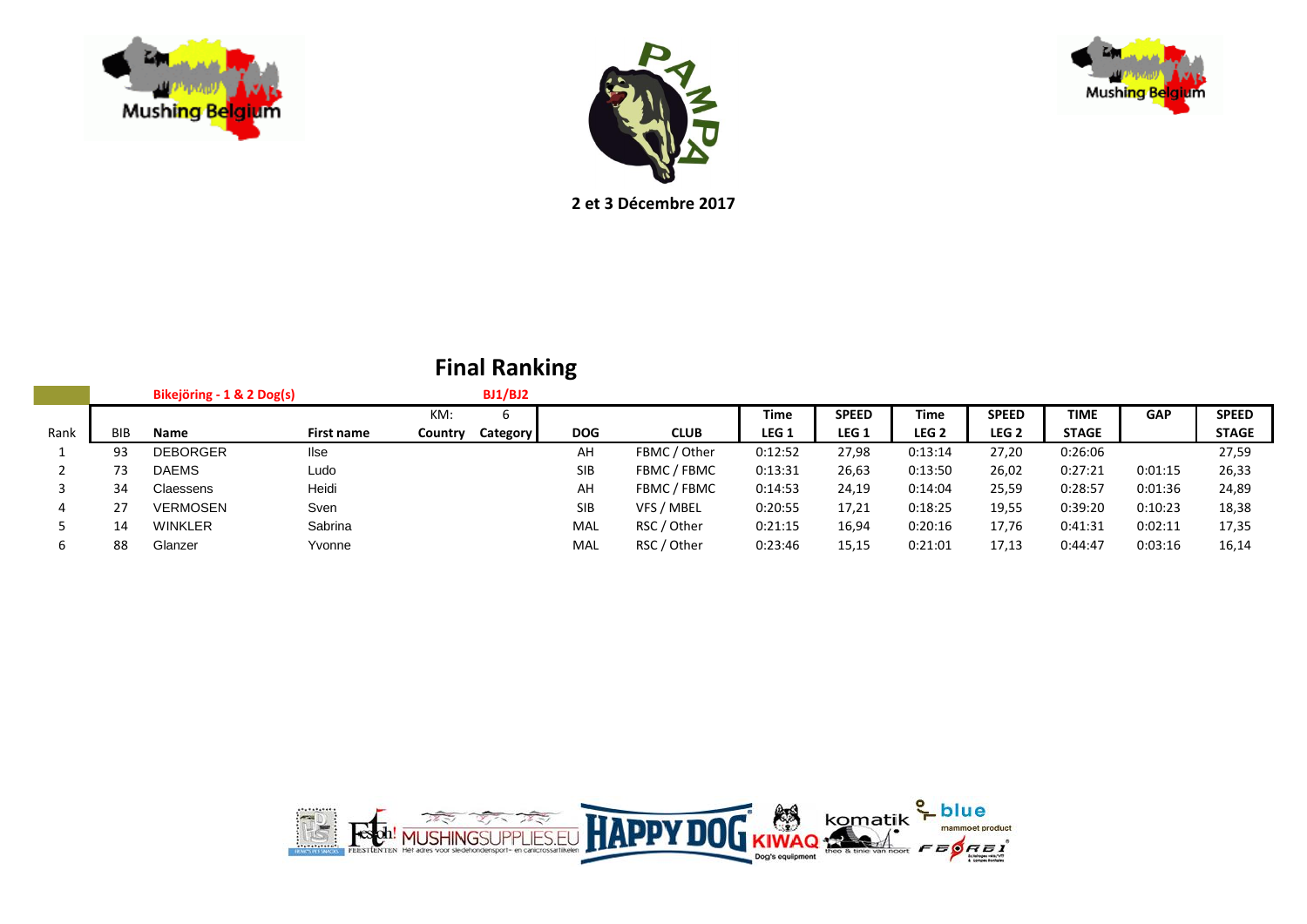





# **2 et 3 Décembre 2017 Final Ranking**

|      |            | Scooter two dog 1 |            |         | <b>DS2-1</b>    |            |             |         |                  |                  |                  |              |         |              |
|------|------------|-------------------|------------|---------|-----------------|------------|-------------|---------|------------------|------------------|------------------|--------------|---------|--------------|
|      |            |                   |            | KM:     | b               |            |             | Time    | <b>SPEED</b>     | Time             | <b>SPEED</b>     | <b>TIME</b>  | GAP     | <b>SPEED</b> |
| Rank | <b>BIB</b> | Name              | First name | Country | <b>Category</b> | <b>DOG</b> | <b>CLUB</b> | LEG 1   | LEG <sub>1</sub> | LEG <sub>2</sub> | LEG <sub>2</sub> | <b>STAGE</b> |         | <b>STAGE</b> |
|      | 22         | <b>JOOSTEN</b>    | Mariet     |         |                 | 2 SH       | DSO / Other | 0:14:12 | 25,35            | 0:14:14          | 25,29            | 0:28:26      |         | 25,32        |
|      | 80         | <b>BRICE</b>      | François   |         |                 | 2 SH       | BRUM / MBEL | 0:14:59 | 24,03            | 0:14:34          | 24,71            | 0:29:33      | 0:01:07 | 24,37        |
|      |            | <b>HAEX</b>       | Kristof    |         |                 | 2 SH       | NDS / FBMC  | 0:14:56 | 24,11            | 0:15:10          | 23,74            | 0:30:06      | 0:00:33 | 23,92        |
| 4    | 50         | <b>MARIN</b>      | Dominique  |         |                 | 2 SH       | BRUM / MBEL | 0:15:51 | 22,71            | 0:14:56          | 24,11            | 0:30:47      | 0:00:41 | 23,41        |
|      | 97         | HAYOT             | Jean-pol   |         |                 | 2 SH       | MBEL / SRT  | 0:19:36 | 18,37            | 0:19:33          | 18,41            | 0:39:09      | 0:08:22 | 18,39        |
| b    | 78         | <b>DUPONT</b>     | Laure      |         |                 | 2 SH       | BRUM / MBEL | 0:18:54 | 19,05            | 0:20:32          | 17,53            | 0:39:26      | 0:00:17 | 18,29        |

|      |            | Scooter two dog 2 |            |         | <b>DS2-2</b> |            |             |                  |                  |                  |              |              |            |              |
|------|------------|-------------------|------------|---------|--------------|------------|-------------|------------------|------------------|------------------|--------------|--------------|------------|--------------|
|      |            |                   |            | KM:     |              |            |             | <b>Time</b>      | <b>SPEED</b>     | Time             | <b>SPEED</b> | <b>TIME</b>  | <b>GAP</b> | <b>SPEED</b> |
| Rank | <b>BIB</b> | <b>Name</b>       | First name | Country | Category     | <b>DOG</b> | <b>CLUB</b> | LEG <sub>1</sub> | LEG <sub>1</sub> | LEG <sub>2</sub> | LEG 2        | <b>STAGE</b> |            | <b>STAGE</b> |
|      |            | <b>VAN BUYTEN</b> | Patrick    |         |              | 2 AM       | BRUM / MBEL | 0:23:25          | 15.37            | 0:22:10          | 16,24        | 0:45:35      |            | 15,81        |
|      | 70         | <b>VOLINO</b>     | Fabrizio   |         |              | 2 AM       | BRUM / MBEL | 0:22:18          | 16,14            | 0:24:10          | 14,90        | 0:46:28      | 0:46:28    | 15,52        |

|      |     |                   |            |         | <b>Final Ranking</b> |            |              |                  |                  |         |                  |              |            |              |
|------|-----|-------------------|------------|---------|----------------------|------------|--------------|------------------|------------------|---------|------------------|--------------|------------|--------------|
|      |     | Scooter two dog 3 |            |         | <b>DS2-3</b>         |            |              |                  |                  |         |                  |              |            |              |
|      |     |                   |            | KM:     |                      |            |              | Time             | <b>SPEED</b>     | Time    | <b>SPEED</b>     | <b>TIME</b>  | <b>GAP</b> | <b>SPEED</b> |
| Rank | BIB | Name              | First name | Country | Category             | <b>DOG</b> | <b>CLUB</b>  | LEG <sub>1</sub> | LEG <sub>1</sub> | LEG 2   | LEG <sub>2</sub> | <b>STAGE</b> |            | <b>STAGE</b> |
|      | 69  | Lemmens           | Danny      |         |                      | 2 AH       | FBMC / Other | 0:15:07          | 23,81            | 0:13:38 | 26,41            | 0:28:45      |            | 25,11        |
|      |     | <b>DEBARSY</b>    | Maureen    |         |                      | 2 AH       | BRUM / MBEL  | 0:28:38          | 12,57            | 0:28:05 | 12,82            | 0:56:43      | 0:27:58    | 12,70        |
|      |     | JANSSEN           | Laurence   |         |                      | 2 AH       | SRT / MBEL   | 0:36:49          | 9,78             | 0:39:20 | 9,15             | 1:16:09      | 0:19:26    | 9,47         |

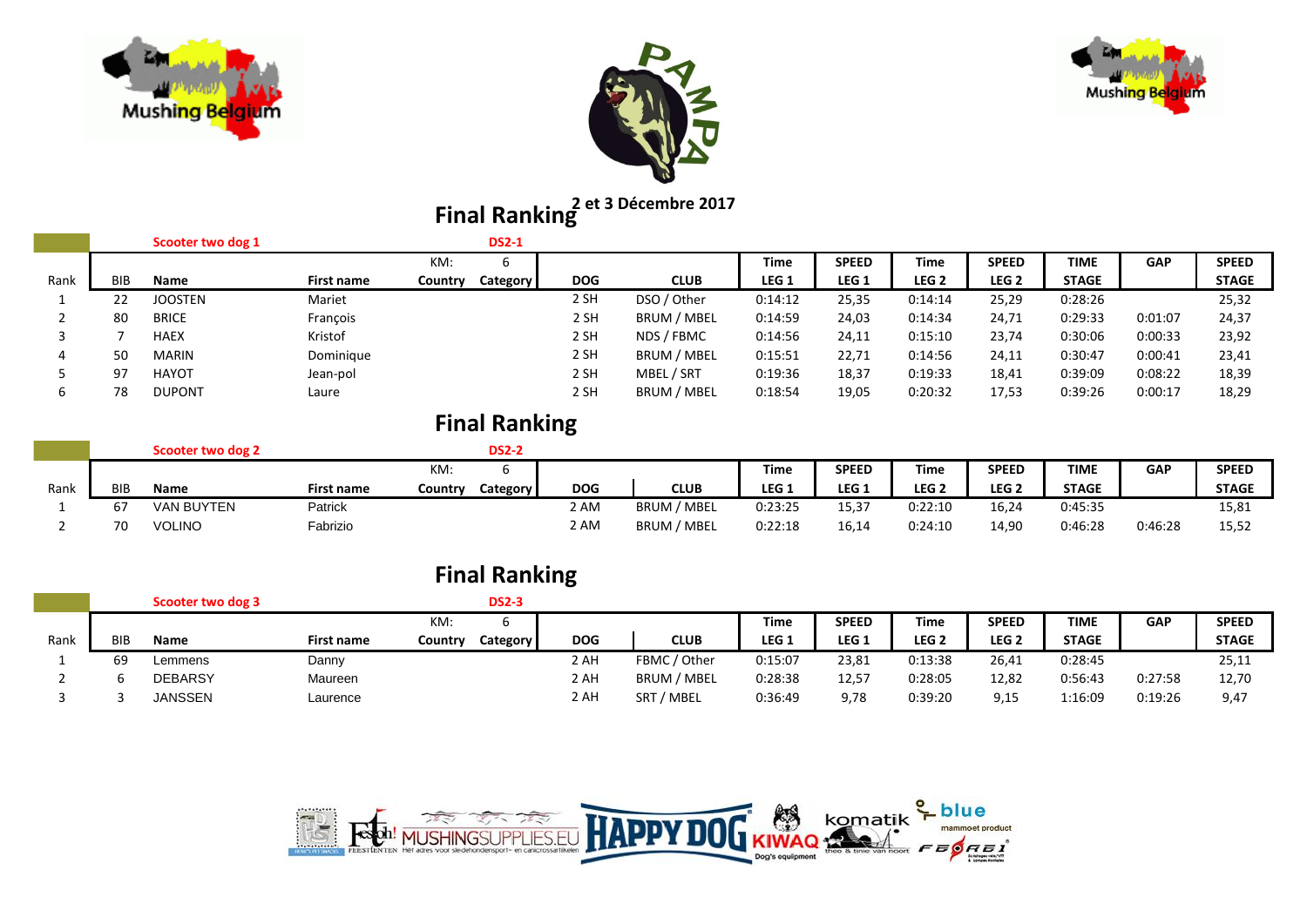|      | Mu         | ш<br>3-4 Dog rig 1 |            |         | <b>Final Ranking</b><br><b>DR4-1</b> |            |                                                         |                  |                  |                  |                  |              | Mushing Belgium |              |
|------|------------|--------------------|------------|---------|--------------------------------------|------------|---------------------------------------------------------|------------------|------------------|------------------|------------------|--------------|-----------------|--------------|
|      |            |                    |            | KM:     | ь                                    |            |                                                         | <b>Time</b>      | <b>SPEED</b>     | <b>Time</b>      | <b>SPEED</b>     | <b>TIME</b>  | <b>GAP</b>      | <b>SPEED</b> |
| Rank | <b>BIB</b> | Name               | First name | Country | Category                             | <b>DOG</b> | <b>N</b> CLUB                                           | LEG <sub>1</sub> | LEG <sub>1</sub> | LEG <sub>2</sub> | LEG <sub>2</sub> | <b>STAGE</b> |                 | <b>STAGE</b> |
|      |            | <b>JOOSTEN</b>     | Mariet     |         |                                      | SIB        |                                                         | 0:14:17          | 25,20            | 0:14:27          | 24,91            | 0:28:44      |                 | 25,06        |
|      | 77         | <b>PETIT</b>       | Gabrielle  |         |                                      | <b>SIB</b> | ,DSO / Other<br><b>:cembre 2017</b><br>Snow Racing Tean | 0:16:17          | 22,11            | 0:17:41          | 20,36            | 0:33:58      | 0:05:14         | 21,23        |
|      |            | <b>HUYBRECHTS</b>  | Steve      |         |                                      | <b>SIB</b> | SRT / MBEL                                              | 0:17:37          | 20,44            | 0:18:02          | 19,96            | 0:35:39      | 0:01:41         | 20,20        |

## **Final Ranking**

|      |            |                  |                   |         | DR4-2           |            |                       |                  |                  |                  |                  |              |            |              |
|------|------------|------------------|-------------------|---------|-----------------|------------|-----------------------|------------------|------------------|------------------|------------------|--------------|------------|--------------|
|      |            |                  |                   | KM:     |                 |            |                       | Time             | <b>SPEED</b>     | Time             | <b>SPEED</b>     | <b>TIME</b>  | <b>GAP</b> | <b>SPEED</b> |
| Rank | <b>BIB</b> | <b>Name</b>      | <b>First name</b> | Country | <b>Category</b> | <b>DOG</b> | <b>CLUB</b>           | LEG <sub>1</sub> | LEG <sub>1</sub> | LEG <sub>2</sub> | LEG <sub>2</sub> | <b>STAGE</b> |            | <b>STAGE</b> |
|      | 38         | <b>VANHERCKE</b> | Larissa           |         |                 | MAL        | <b>VFS</b><br>/ Other | 0:33:26          | 10,77            | 0:30:47          | 11,69            | 1:04:13      |            | 11,43        |

|      |     | 3-4 Dog rig 3   |                   |         | <b>DR4-3</b> |            |                      |         |                  |                  |                  |              |            |              |
|------|-----|-----------------|-------------------|---------|--------------|------------|----------------------|---------|------------------|------------------|------------------|--------------|------------|--------------|
|      |     |                 |                   | KM:     |              |            |                      | Time    | <b>SPEED</b>     | Time             | <b>SPEED</b>     | <b>TIME</b>  | <b>GAP</b> | <b>SPEED</b> |
| Rank | BIB | Name            | <b>First name</b> | Country | Category     | <b>DOG</b> | <b>CLUB</b>          | LEG 1   | LEG <sub>1</sub> | LEG <sub>2</sub> | LEG <sub>2</sub> | <b>STAGE</b> |            | <b>STAGE</b> |
|      | 20  | EJEUNE.         | Michael           |         |              | AH         | <b>SRT</b><br>7 FBMF | 0:20:10 | 17,85            | 0:18:13          | 19,76            | 0:38:23      |            | 18,81        |
|      | 30  | <b>VAN HECK</b> | Stijn             |         |              | <b>SIB</b> | Inuit Trail / MBEL   | 0:28:06 | 12,81            | 0:30:29          | 11,81            | 0:58:35      | 0:22:56    | 12,31        |
|      | 21  | DE VOS          | Henk-Jan          |         |              | <b>SIB</b> | DASSC / Other        | 0:32:41 | 11,01            | 0:34:25          | 10,46            | 1:07:06      | 0:08:31    | 10,74        |

## **Final Ranking**

|      |     | 5-6 Dog rig   |            |         | <b>DR6-1</b> |            |                       |         |                  |                  |                  |              |            |              |
|------|-----|---------------|------------|---------|--------------|------------|-----------------------|---------|------------------|------------------|------------------|--------------|------------|--------------|
|      |     |               |            | KM.     |              |            |                       | Time    | <b>SPEED</b>     | Time             | <b>SPEED</b>     | <b>TIME</b>  | <b>GAP</b> | <b>SPEED</b> |
| Rank | BIB | Name          | First name | Country | Category     | <b>DOG</b> | <b>CLUB</b>           | LEG 1   | LEG <sub>1</sub> | LEG <sub>2</sub> | LEG <sub>2</sub> | <b>STAGE</b> |            | <b>STAGE</b> |
|      | QE  | <b>BIHAIN</b> | Dilain     |         |              | AH/SIB     | ' MBEL<br><b>BRUM</b> | 0:25:59 | 13,86            | ):24:23          | 1 A 7 C<br>14,70 | 0:50:22      |            | 14,31        |

|      |                                                                                                                                                                                                                                                         | 5-6 Dog rig 2 |                   |         | <b>DR6-2</b> |            |                 |                  |                  |                  |                  |              |            |              |
|------|---------------------------------------------------------------------------------------------------------------------------------------------------------------------------------------------------------------------------------------------------------|---------------|-------------------|---------|--------------|------------|-----------------|------------------|------------------|------------------|------------------|--------------|------------|--------------|
|      |                                                                                                                                                                                                                                                         |               |                   | KM:     |              |            |                 | Time             | <b>SPEED</b>     | <b>Time</b>      | <b>SPEED</b>     | <b>TIME</b>  | <b>GAP</b> | <b>SPEED</b> |
| Rank | <b>BIB</b>                                                                                                                                                                                                                                              | <b>Name</b>   | <b>First name</b> | Country | Category     | <b>DOG</b> | <b>CLUB</b>     | LEG <sub>1</sub> | LEG <sub>1</sub> | LEG <sub>2</sub> | LEG <sub>2</sub> | <b>STAGE</b> |            | <b>STAGE</b> |
|      |                                                                                                                                                                                                                                                         | <b>BENOIS</b> | Jonathan          |         |              | MAL        | Belgique / MBEL | 0:21:06          | 17,06            | 0:21:20          | 16,88            | 0:42:26      |            | 16,97        |
|      | $\leq$ blue<br>١<br>$\sim$ D)<br>komatik<br>mammoet product<br>FEESTENTEN Het ades voor sledehondersport- en canicrossartikelen<br>. <del>.</del><br>FEOREI<br>theo & tinie van noort<br><b>IRMCS PEESMACK</b><br>Dog's equipment<br>Schehopen velación |               |                   |         |              |            |                 |                  |                  |                  |                  |              |            |              |